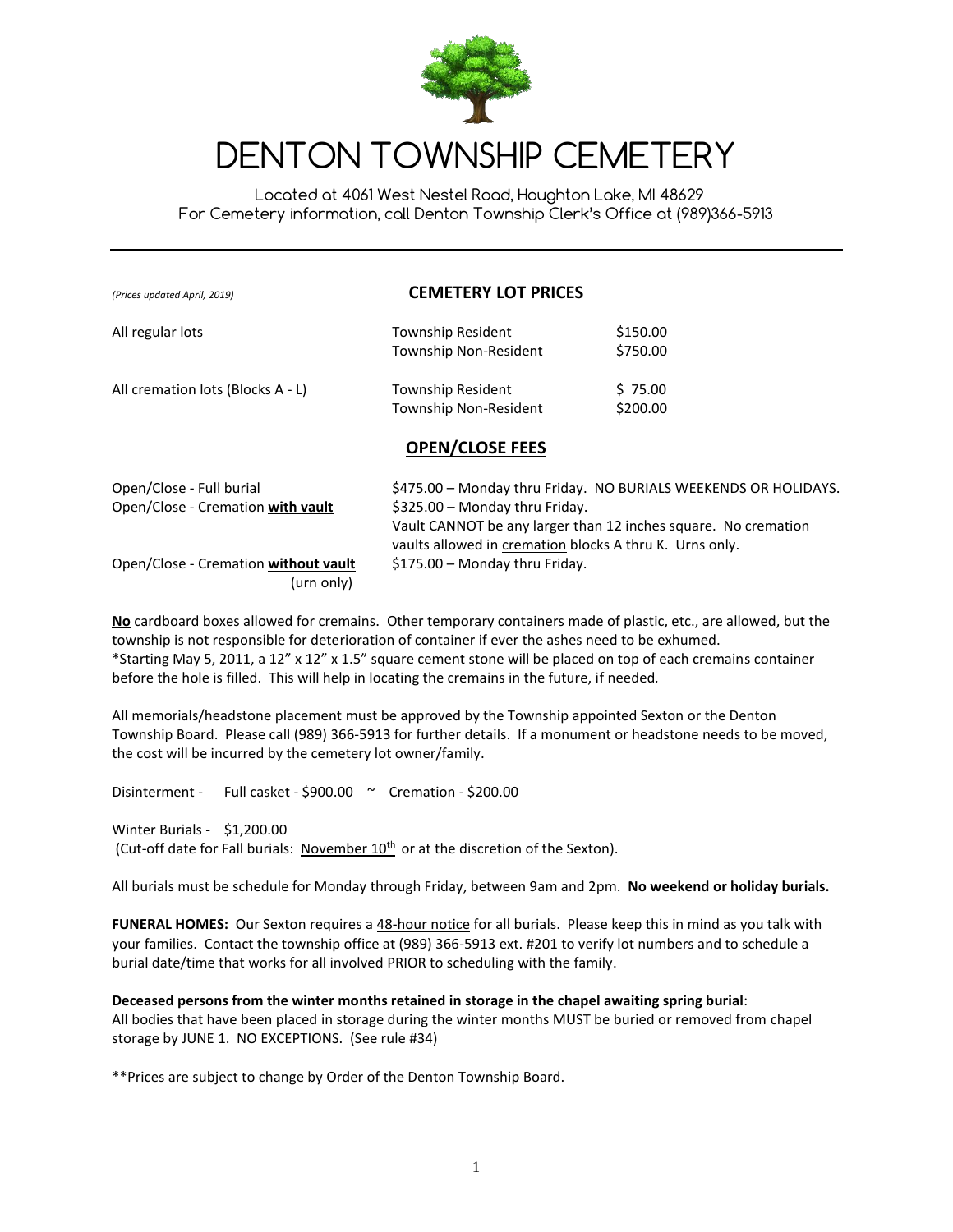# **RULES AND REGULATIONS**

# **PURPOSE**

---------------

1. These Rules and regulations are designed for the protection of owners of interment rights as a group. They are intended, not as restraining but rather as preventing the inconsiderate from taking unfair advantage of others. Their enforcement will help protect your Cemetery and create and preserve its beauty. These rules and regulations are hereby adopted as the rules and regulations of the Cemetery and all owners of interment rights, visitors, and contractors performing work within the Cemetery shall be subject to said rules and regulations, amendments or alterations as shall be adopted by the cemetery from time to time.

### **DEFINITIONS**

- 2. The term "Owner" shall mean the owner of right of interment.
- 3. The term "interment" shall mean cremation and inurnment, entombment or burial of the remains of a deceased person.
- 4. The term "memorial" shall mean any marker or structure upon or in any lot or niche, placed thereupon or therein or partially therein for the purpose of identification or in memory of the interred.
- 5. The term "contractor" as used in these rules and regulations shall mean any person, firm or corporation or anyone engaged in placing, erecting or repairing any memorial or performing any work in the Cemetery grounds, other than an employee of the Cemetery.
- 6. The governing board of the Cemetery shall be the Denton Township Board.

#### **OWNERSHIP**

- 7. Interment rights shall be used for no other purpose than the burial of the human dead.
- 8. If an Owner of a cemetery lot finds they no longer need it, the Cemetery may refund to the Owner the original purchase price, and the lot shall revert back to the Cemetery.
- 9. This Cemetery reserves the right to compel all persons coming into the Cemetery to obey all rules and regulations adopted by the Cemetery. The rules and regulations may be changed without notice to any Owner by the Denton Township Board.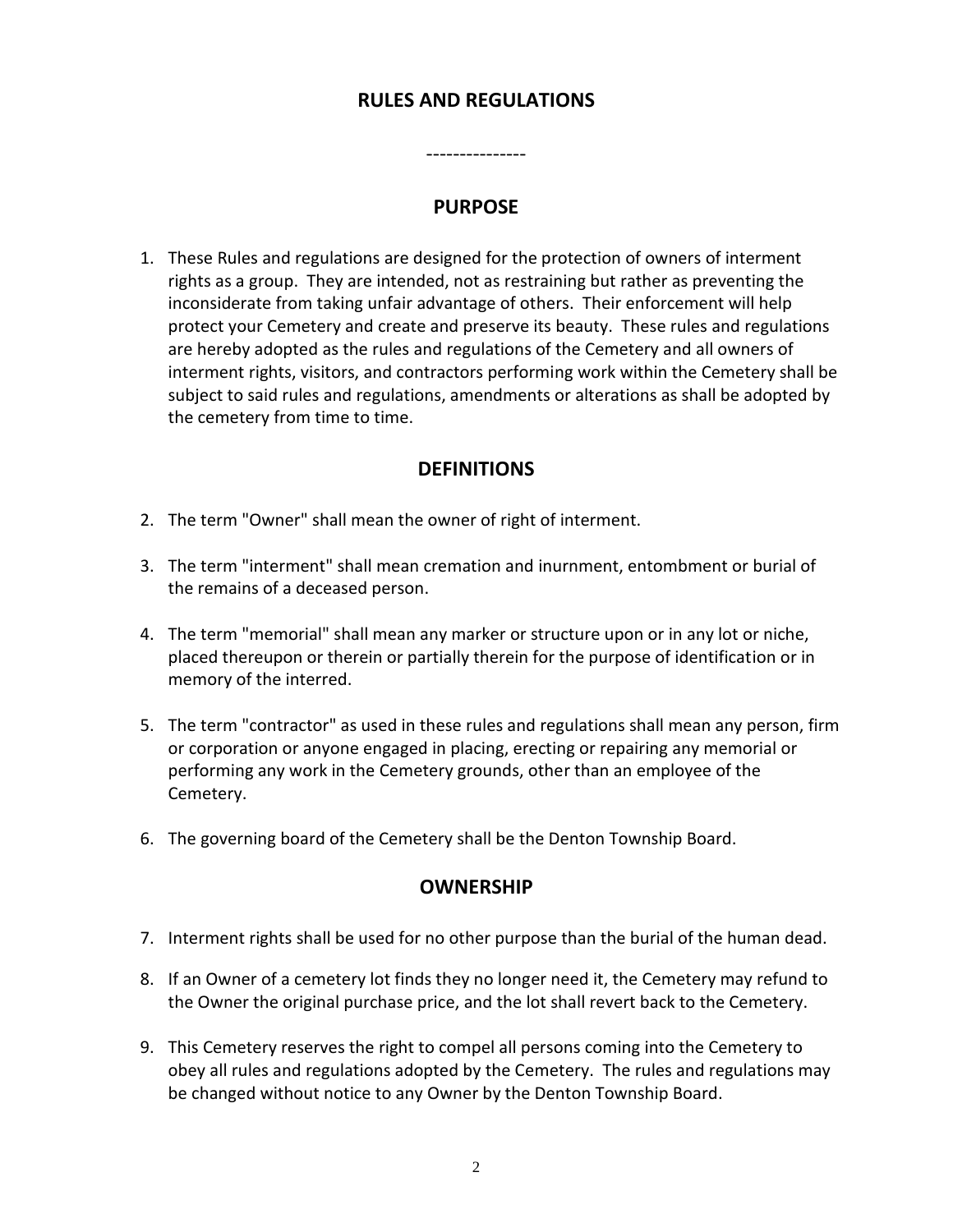- 10. The Cemetery shall take reasonable precaution to protect Owners, and the property rights of Owners, within the Cemetery, from loss or damage; but it distinctly disclaims all responsibility for loss or damage from causes beyond its reasonable control and especially, from damage caused by the elements, an act of God, common enemy, thieves, vandals, trickers, malicious mischief makers, explosions, unavoidable accidents, invasion, insurrections, riots, or order of any military or civil authority, whether the damage be directed or collateral, other than as herein provided.
- 11. The Cemetery reserves, and shall have, the right to correct any errors that may be made by it either in making interments, disinterments or removals, or in the inscriptions, transfer, or conveyance and substituting and conveying in lieu thereof other interment rights of equal value and similar location as far as possible, or as may be selected by the Cemetery or, in the sole discretion of the Cemetery, by refunding the amount of money paid on account of said purchase. In the event such error shall involve the interment of the remains of any person in such property, the Cemetery reserves and shall have the right to remove and transfer such remains so interred to such other property of equal value and similar location as may be substituted and conveyed in lieu thereof. The Cemetery shall also have the right to correct any errors made by placing an improper description, including an incorrect name or date either on the memorial or on the container for cremated remains.
- 12. Person within the Cemetery grounds shall use only the avenues, walkways and roads.
- 13. The speed limit in the cemetery shall be no greater than fifteen miles per hour, and no person shall either ride or drive upon the lawns.
- 14. The right to enlarge, reduce, replat or change the boundaries or grading of the Cemetery or of a section or sections, from time to time, including the right to modify or change the locations of/or any part thereof or remove or regrade roads, drives and walks, is hereby expressly reserved. The right to lay, maintain and operate, alter or change pipe lines or gutters for sprinkling systems, drainage, lakes, etc., is also expressly reserved, as well as is the right to use Cemetery property, not sold to individual owners, for Cemetery purposes, including the interring and preparing for interment of dead human bodies, or for anything necessary, incidental or convenient thereto. The Cemetery reserves to itself and to those lawfully entitled thereto, a perpetual right to ingress and egress over lots for the purpose of passage to and from other lots.

# **SALE AND PURCHASE OF INTERMENT RIGHTS**

- 15. The purchase of more than four (4) lots to any family (man & wife) must have the approval of the Denton Township Board.
- 16. The subdivision of interment rights is not allowed without the consent of the Denton Township Board and no one shall be buried in any lot not having an interest therein, except by written consent of all parties interested in such lot and of the Cemetery.
- 17. All grading, landscape work, and other improvements of any kind, and all care of lots shall be done by Denton Township. Trees, shrubs, and herbage of any kind shall be planted, trimmed, cut or removed by the Cemetery Sexton. All openings and closings of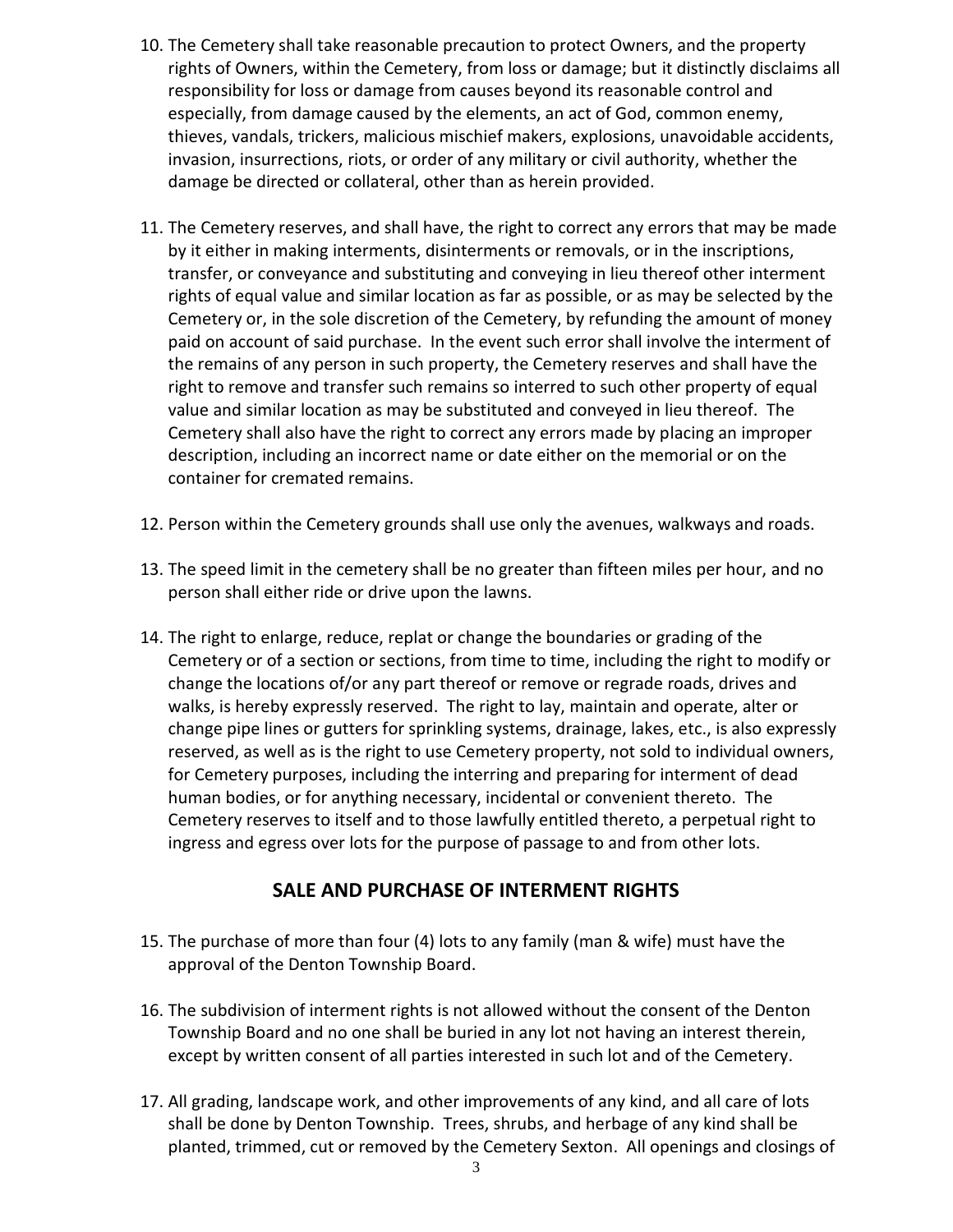lots, and all interments, disinterments, and removals shall be made by the Cemetery Sexton.

- 18. No enclosure of any kind such as a fence, hedge, or ditch, shall be permitted around any grave or lot. Grave mounds, ornamental stones or other decorative ground cover will not be allowed and no lot shall be raised above the established grade.
- 19. Interment rights can be purchased in this Cemetery only with the written approval of the Denton Township Board, and subject to the rules and regulations of said Cemetery now or hereafter adopted for the government of the Cemetery, and for the purpose of interment only.
- 20. No interment rights or contracts for the purpose of interment rights can be sold, assigned, transferred, pledged or hypothecated without the written approval of the Denton Township Board.
- 21. The Cemetery may exchange interment rights when desired by Owners, but not for interment rights of lesser value. When such an exchange is made, the original conveyance must be surrendered by proper assignment, or by reconveyance, if considered necessary, before any change is affected.
- 22. Each Owner is vested with the ownership of his or her interment right for the sole purpose of interment of human dead bodies. Under the regulations of the Cemetery the interment rights cannot be conveyed without the assent of the Township, nor any use, division or improvements of them be made which the Cemetery prohibits, or may deem improper. The Owner of interment rights may dispose of same by will, subject to the foregoing conditions. If the Owner dies intestate, the interment will descend to his or her heirs according to the laws of descent.
- 23. No conditional or partial transfer of interment rights and no sale of an undivided interest, except to a person or persons who are already part-owners, will be recorded, as the Cemetery cannot be responsible for the carrying out of the intent of the grantor. No burial shall be made on any lot until the purchaser shall have paid on the interment rights therein the amount required by the Cemetery.
- 24. The general care of the entire Cemetery grounds and lots is assumed by the Cemetery.
- 25. The Denton Township Board shall direct generally all improvements within the grounds and upon all lots and graves, before as well as after interments have been made therein. They shall have charge of the sodding, surveying and improvements generally.
- 26. No person other than the proper employees of the Cemetery and pre-approved vendors shall be allowed to perform any work within the Cemetery.
- 27. If any memorial, or any structure whatsoever, or any inscription to be placed on same, shall be determined by the Sexton/Denton Township Board, to be offensive, they shall have the right and it shall be their duty, to enter upon such lot and remove, change or correct the offensive or improper object or objects.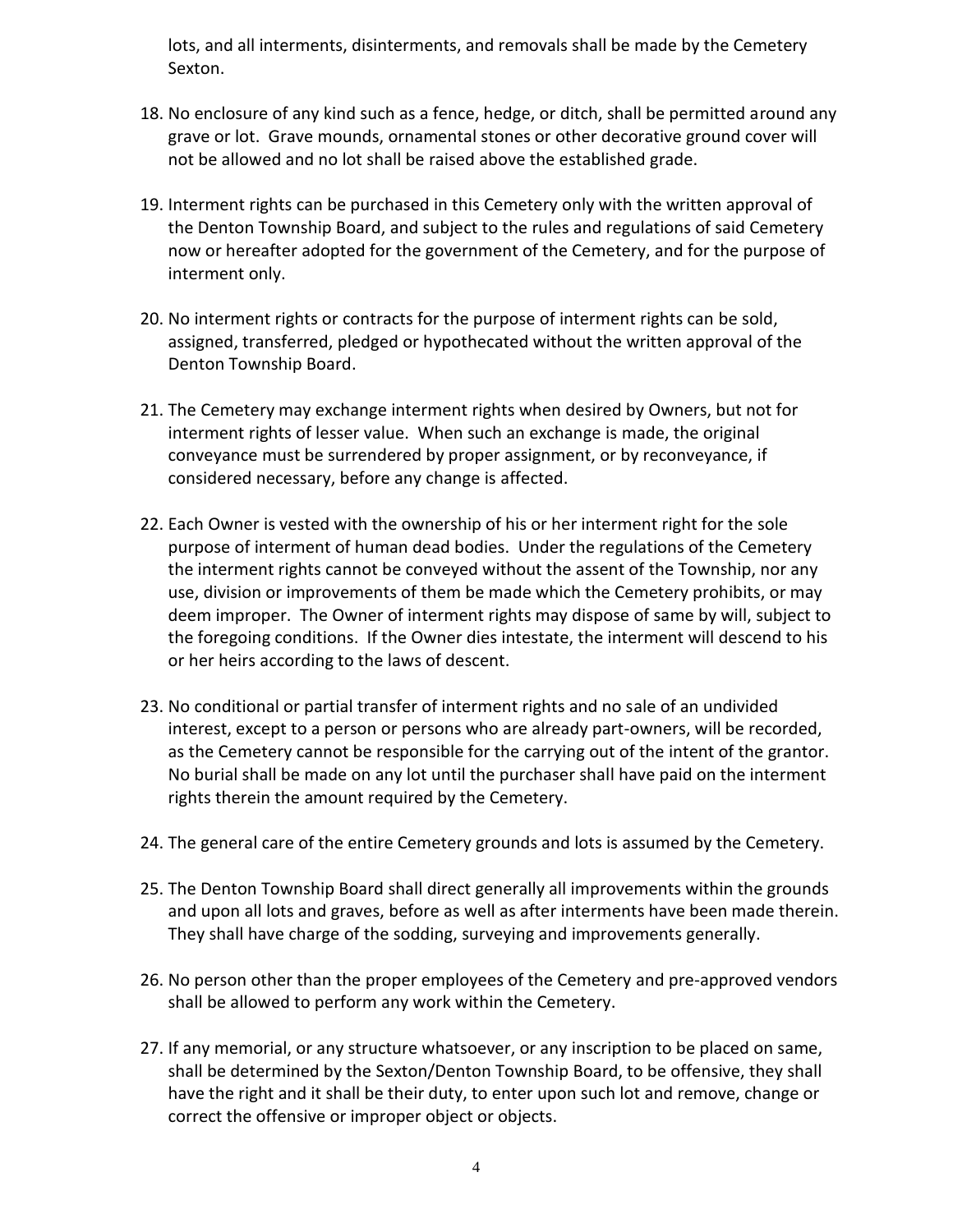- 28. If any tree, shrub or plant standing upon any lot, by means of its roots, branches or otherwise, be or become detrimental to adjacent lots or avenues, or if for any other reason its removal is deemed necessary, the Cemetery shall have the right and it shall be their duty, to remove such tree, shrub or plant, or any part thereof, or otherwise correct the condition existing as in their judgment seems best.
- 29. No person shall pluck or remove any plant or flower, either wild or cultivated, from any part of the Cemetery.

# **FUNERAL REGULATIONS**

- 30. Funerals, after entering the gates, shall be subject to the directions of the authorized employees of the Cemetery.
- 31. Notice of 48 working hours before the announced time of the funeral will be required. Exceptions to this rule will be made only in cases of death from a contagious disease or when so ordered by the authorized Denton Township Board.
- 32. When a removal is to be made from a single grave to another, the formerly occupied single grave space and all rights therein revert to the Cemetery. If no steel or concrete vault has been used for this interment, one must be furnished; if there is a steel or concrete vault and same is in removal condition, charge for removal of vault must be paid in advance. Arrangements for the vault removal must be made by someone other than the Cemetery. Application for removal permit must be signed by next of kin and properly notarized prior to time of removal.
- 33. The burial of two bodies in one grave will not be permitted except where one occupies a space less than three feet in length. One (1) additional urn of cremains is allowed at a later date with full body burial, although NO full burial will be allowed where there are already cremains buried. The grave may not have more than one (1) raised headstone. All other headstones must be flush to the ground.
- 34. All bodies that have been placed into storage in the Denton Township Cemetery Chapel during the winter months  $MUST$  be buried or removed by JUNE 1<sup>st</sup> of each year. NO EXEPTIONS.
- 35. If, and as when no provision has been made for interment space and it becomes necessary to place the remains temporarily in the chapel for storage, it may remain there, subject to the sanitary code. Bodies not in a decomposed or offensive condition may be placed in the chapel for storage at all times, but the length of time they will be permitted to remain in all cases be determined by the Cemetery. (See #34) The Cemetery reserves the right of interment, whenever it may appear necessary. A diligent attempt will be made to notify the nearest of kin twenty-four hours in advance, but this shall in no case prevent the Cemetery from going forward with interment.
- 36. The storage area in the chapel was designed chiefly for the temporary safety of bodies therein, and at times contains many such bodies, hence for obvious reasons, it is deemed unwise for unauthorized people to enter therein. The remains of any person who died of contagious disease will not be permitted in the storage area, except when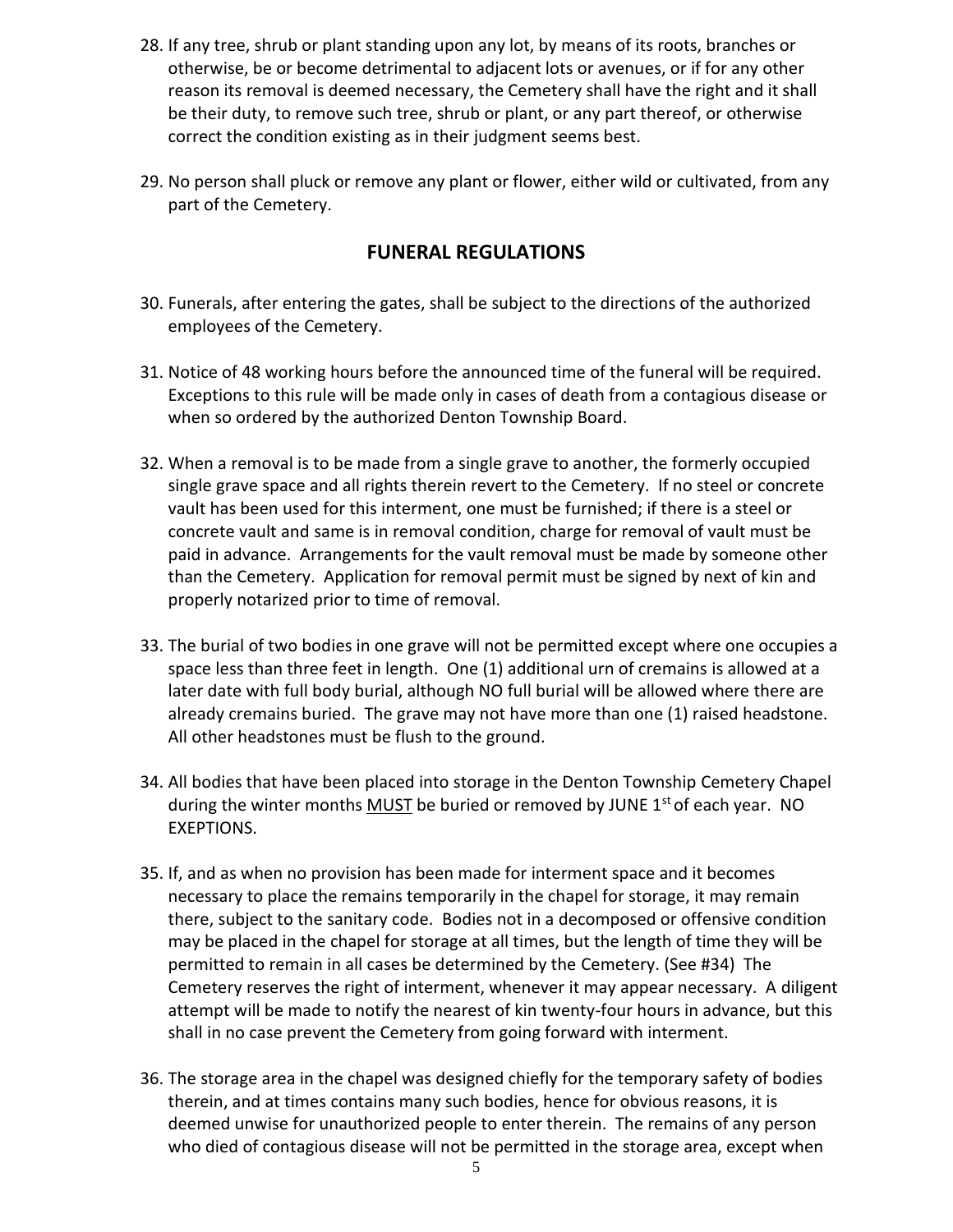placed in a hermetically sealed casket. In case of doubt on the part of the Cemetery to the nature of the disease, satisfactory evidence from the attending physician or otherwise will be required.

- 37. The remains of any person who died at a time the Denton Township Board determines internment impractical, shall be stored in the storage area in the chapel until such time that it is practical to bury the remains in the ground. If interment is required at an impractical time, the interment fee will be \$1,200.00.
- 38. All headstones are required to be set in a cement foundation with no less than a four (4) inch border. All foundations and headstones must stay within the dimensions of the lot. Benches are prohibited to be used as a grave marker (headstone/monument).

# **GENERAL REGULATIONS**

- 39. No boxes, shells, toys, discarded glassware, sprinkling cans, receptacles, or similar articles will be permitted on any grave, lot or tree.
- 40. The Cemetery is not responsible for theft or damage to anything placed on graves or lots.
- 41. Concrete or metal vaults approved by the Cemetery shall be used for all full burials. Cremation burials do not require a vault. *Exceptions:* Children and infant vaults -The vault must be approved by Cemetery.
- 42. Any person desiring to remove a body from the grave space for another must present a written permit signed by the Owner for such removal, and also himself sign a request to have such removal made, and removal must be done by the Cemetery Sexton. These shall remain on file in the office of the Cemetery.
- 43. No bench, chair, or any trellis, shall be permitted to be or be brought upon the grounds without the consent of the Sexton.
- 44. No person shall be permitted to enter or leave the Cemetery except by the public gates, which will be open during such daylight hours as are specified by the Denton Township Board.
- 45. Any person found on the grounds after dark will be considered a trespasser.
- 46. All persons are strictly forbidden to break or injure any tree or shrub, or mar any landmark, marker or memorial or in any way deface the grounds of the Cemetery.
- 47. No money shall be paid the attendants at the entrance or on the grounds. The employees are regularly employed and paid by the Township. All orders, inquiries and complaints must be left at the Denton Township Clerk's Office.
- 48. All persons are reminded that the grounds are sacredly devoted to the burial of the dead and that the provisions and penalties of the law, as provided by statute, will be strictly enforced in all cases of wanton injury, disturbance and disregard of the rules.